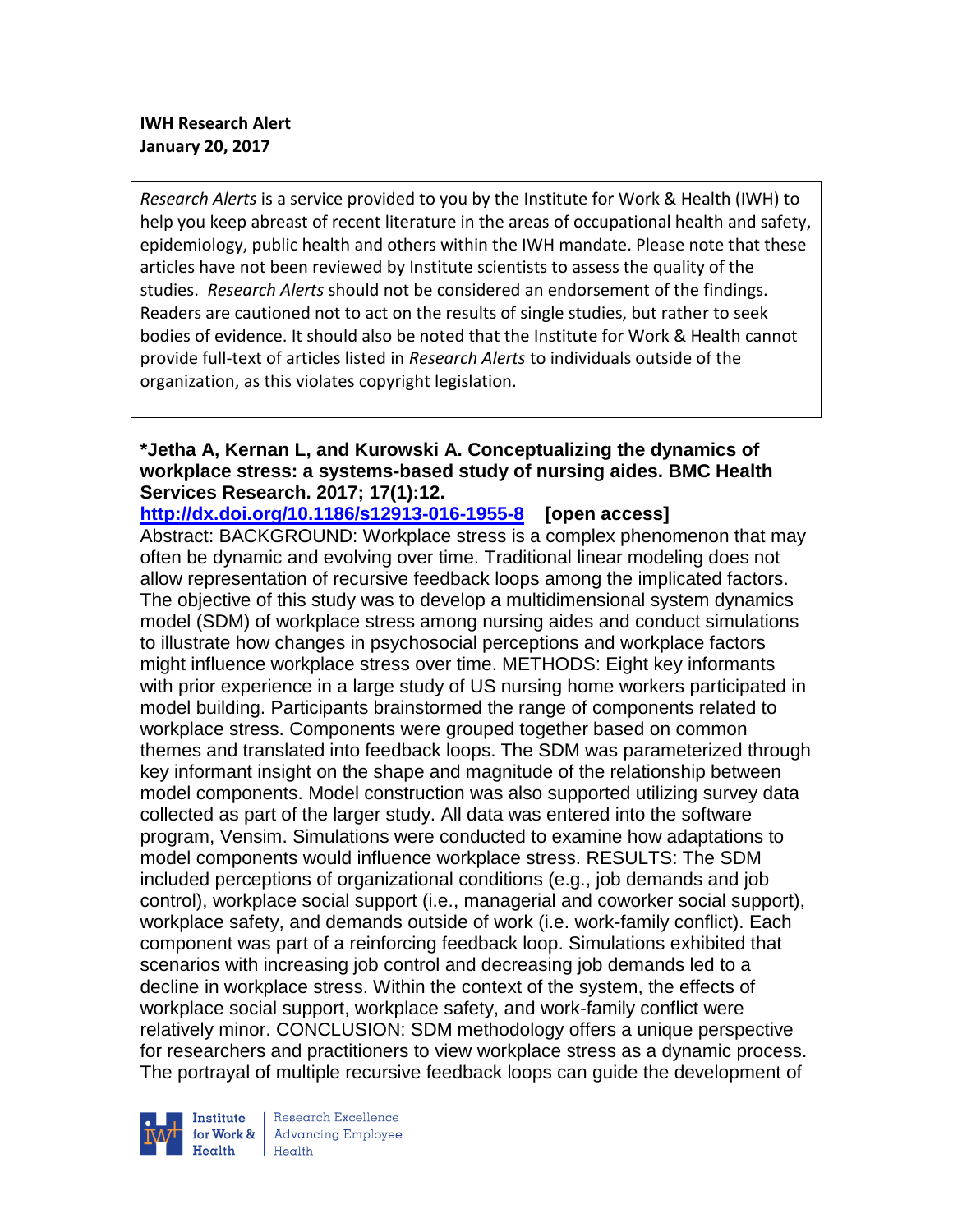policies and programs within complex organizational contexts with attention both to interactions among causes and avoidance of adverse unintended consequences. While additional research is needed to further test the modeling approach, findings might underscore the need to direct workplace interventions towards changing organizational conditions for nursing aides

### **\*Padkapayeva K, Chen C, Bielecky A, Ibrahim S, Mustard C, Beaton D, and Smith P. Male-female differences in work activity limitations: examining the relative contribution of chronic conditions and occupational characteristics. Journal of Occupational & Environmental Medicine. 2017; 59(1):6-11.**

# **<http://dx.doi.org/10.1097/JOM.0000000000000906>**

Abstract: OBJECTIVE: The aim of this study was to examine differences in activity limitations at work among men and women, and the relative contributions that chronic conditions and occupational characteristics have on these differences. METHODS: Secondary data from the Canadian Community Health Surveys were used. Path analysis examined the role of mediating variables (chronic conditions and occupational characteristics) in male-female differences in work activity limitations. RESULTS: The prevalence of activity limitations at work was higher in women (15.0%) than in men (12.3%). Arthritis, migraines, diabetes, heart disease, and mood disorders, as well as high physical demands and prolonged standing were associated with an increased risk of work activity limitations. The increased risk of work activity limitations among women was completely explained by mediating variables. CONCLUSIONS: This study suggests that male-female differences in work activity limitations can be explained by differences in chronic conditions and occupational characteristics

### **\*Salbach NM, O'Brien KK, Brooks D, Irvin E, Martino R, Takhar P, Chan S, and Howe JA. Considerations for the selection of time-limited walk tests poststroke: a systematic review of test protocols and measurement properties. Journal of Neurologic Physical Therapy. 2017; 41(1):3-17. <http://dx.doi.org/10.1097/NPT.0000000000000159>**

Abstract: BACKGROUND AND PURPOSE: Systematic reviews of research evidence describing the quality and methods for administering standardized outcome measures are essential to developing recommendations for their clinical application. The purpose of this systematic review was to synthesize the research literature describing test protocols and measurement properties of timelimited walk tests in people poststroke. METHODS: Following an electronic search of 7 bibliographic data-bases, 2 authors independently screened titles and abstracts. One author identified eligible articles, and performed quality appraisal and data extraction. RESULTS: Of 12 180 records identified, 43 articles were included. Among 5 walk tests described, the 6-minute walk test (6MWT) was most frequently evaluated ( $n = 36$ ). Only 5 articles included participants in the acute phase (<1 month) poststroke. Within tests, protocols varied. Walkway length and walking aid, but not turning direction, influenced 6MWT performance.

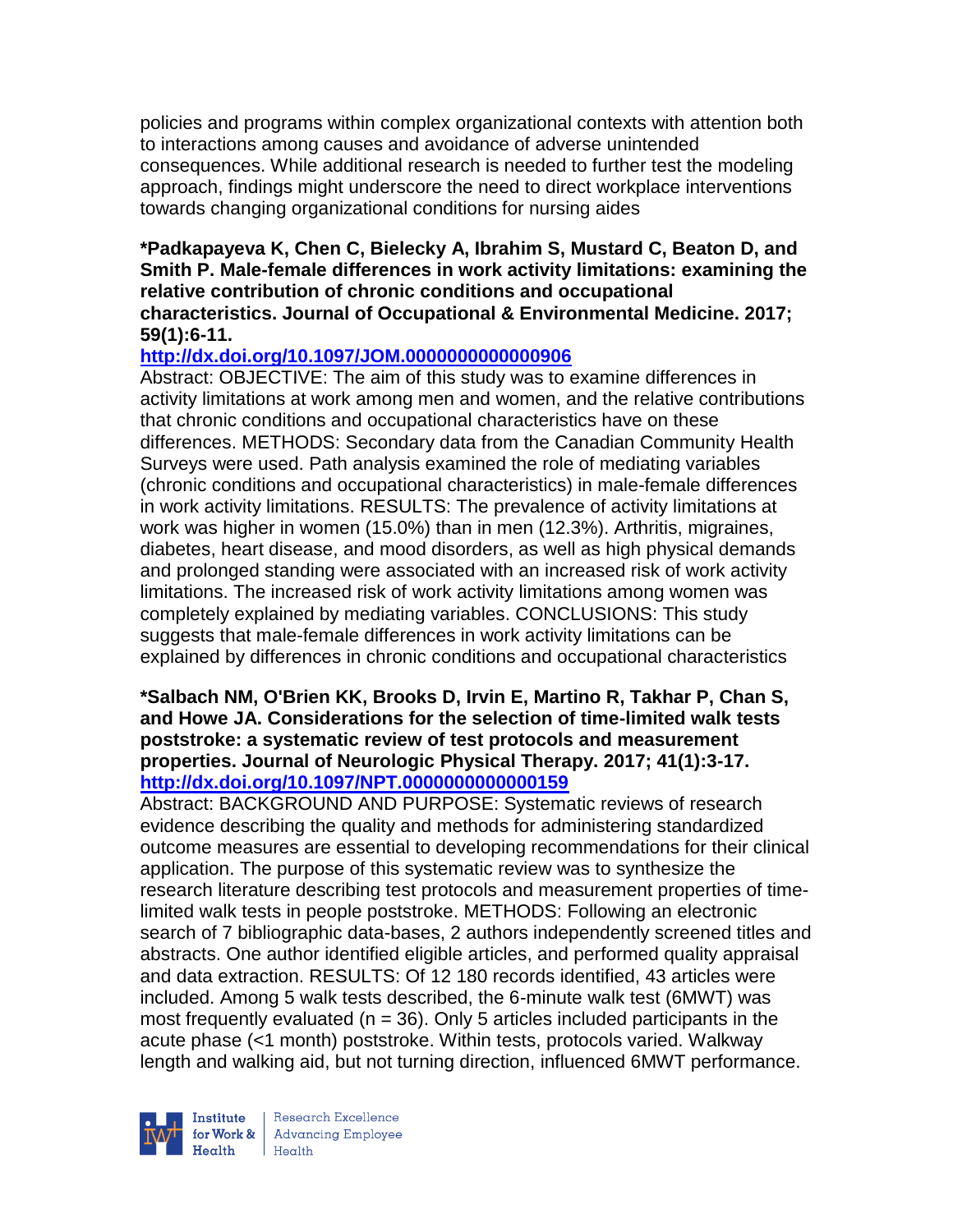Intraclass correlation coefficients for reliability were 0.68 to 0.71 (12MWT) and 0.80 to 1.00 (2-, 3-, 5- and 6MWT). Minimal detectable change values at the 90% confidence level were 11.4 m (2MWT), 24.4 m (5MWT), and 27.7 to 52.1 m (6MWT;  $n = 6$ ). Moderate-to-strong correlations ( $\ge$ /=0.5) between 6MWT distance and balance, motor function, walking speed, mobility, and stair capacity were consistently observed (n = 33). Moderate-to-strong correlations between 5MWT performance and walking speed/independence  $(n = 1)$ , and between 12MWT performance and balance, motor function, and walking speed  $(n = 1)$  were reported. DISCUSSION AND CONCLUSIONS: Strong evidence of the reliability and construct validity of using the 6MWT poststroke exists; studies in the acute phase are lacking. Because protocol variations influence performance, a standardized 6MWT protocol poststroke for use across the care continuum is needed.Video Abstract available for more insights from the authors (see Supplemental Digital Content 1, http://links.lww.com/JNPT/A150)

**\*Steenstra I, Cullen K, Irvin E, Van Eerd D, Alavinia M, Beaton D, Geary J, Gignac M, Gross D, Mahood Q, Macdonald S, Puts M, Scott-Marshall H, and Yazdani A. A systematic review of interventions to promote work participation in older workers. Journal of Safety Research. 2016; [epub ahead of print].**

**<http://dx.doi.org/10.1016/j.jsr.2016.12.004>**

**Andersen LL, Fallentin N, Ajslev JZ, Jakobsen MD, and Sundstrup E. Association between occupational lifting and day-to-day change in lowback pain intensity based on company records and text messages. Scandinavian Journal of Work, Environment & Health. 2017; 43(1):68-74. <http://dx.doi.org/10.5271/sjweh.3592>**

Abstract: Objective This study aimed to investigate the association between occupational lifting and day-to-day change in low-back pain (LBP) intensity. Methods Each day for three consecutive weeks, 95 full-time workers from 51 Danish supermarkets with frequent occupational lifting replied to daily text messages about LBP intensity (scale 0-10). Supervisors at the supermarkets provided information about daily working hours and load (number of different pallets handled) for each worker during the three weeks. Linear mixed models with repeated measures tested the association between variables controlled for LBP during the previous day and various confounders. Results Workers handled on average 1212 [standard deviation (SD) 861] kg and worked 8.5 (SD 1.8) hours per workday. LBP intensity was higher in the morning after workcompared with non-workdays [difference of 0.55, 95% confidence interval (95% CI) 0.39-0.71]. A cumulative effect of consecutive workdays existed, ie, pain intensity increased approximately 0.30 points per day for up to three days. For three consecutive work- compared with non-workdays, the difference was 0.92 (95% CI 0.50-1.34). Higher load resulted in higher pain intensity in the morning after workdays [0.16 (95% CI 0.02-0.31) per ton lifted], while no effect was found for number of daily working hours. Conclusion Among workers with frequent

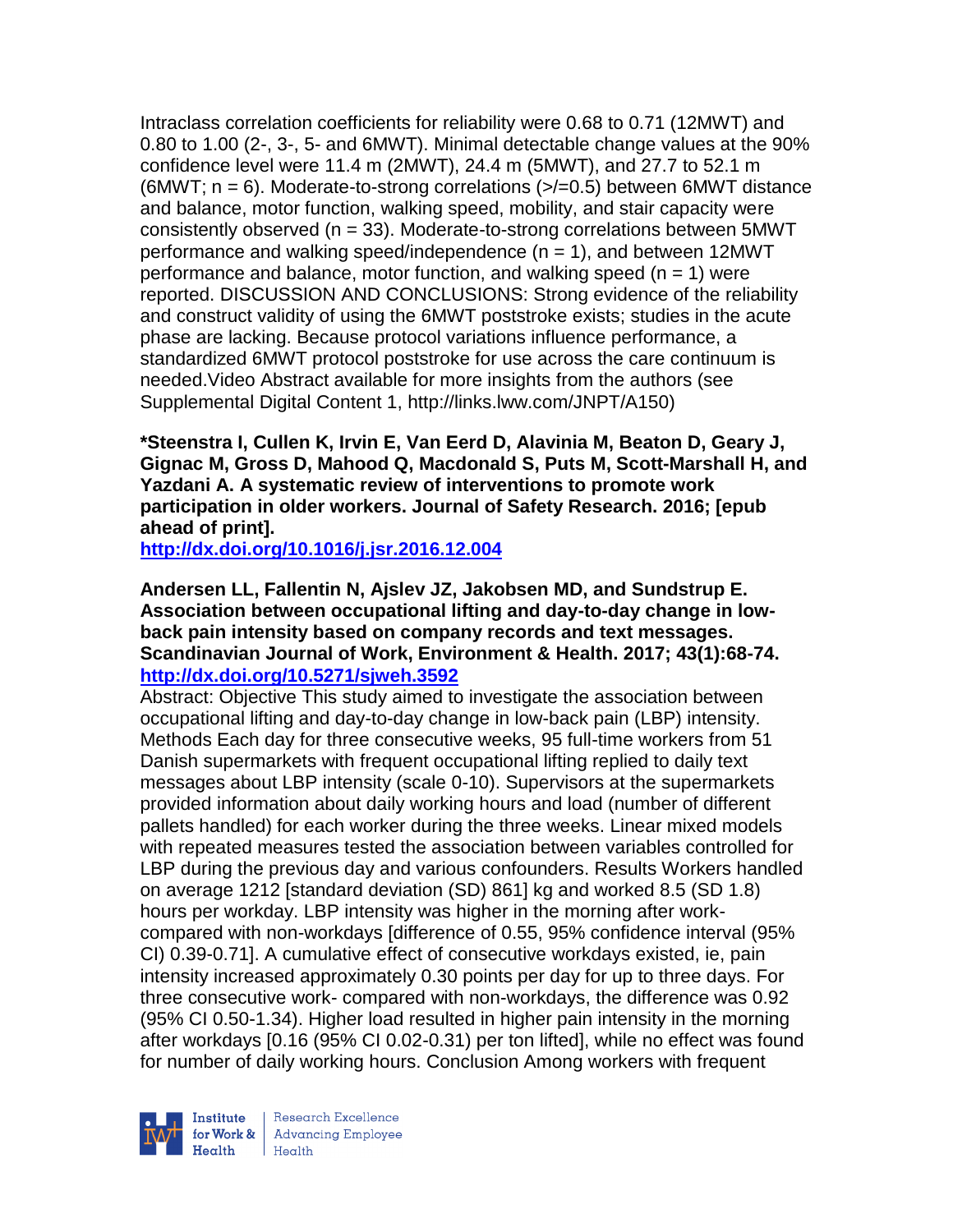occupational lifting, workdays are associated, in a cumulative manner, with increased LBP intensity. Furthermore, an exposure-response association exists between workload and increased LBP intensity. However, the increase in pain intensity was small and future studies should assess whether long-term consequences exist

## **Ardahan M and Simsek H. Analyzing musculoskeletal system discomforts and risk factors in computer-using office workers. Pakistan Journal of Medical Sciences. 2016; 32(6):1425-1429.**

**<http://dx.doi.org/10.12669/pjms.326.11436>[open access]**

Abstract: OBJECTIVE: This study analyzed the prevalence of work-related computer-user musculoskeletal discomforts, personal and computer-related risk factors. METHODS: A cross-sectional survey on 395 office workers was made between July-September 2015. Musculoskeletal symptoms and risk factors were evaluated for participants' demographics and job attributes on the 21-item questionnaire and the Turkish-Cornell Musculoskeletal Discomfort Questionnaire. RESULTS: Participants reported musculoskeletal symptoms in the neck (67.85%), back (66.33%), lower back (59.49%), right shoulder (45.32%) and left shoulder (43.54%) during the past week and work interference was 33.6%, 28.5%, 30.6%, 31.3% and 31.9%, respectively. Musculoskeletal discomfort risks were being male, increasing daily computer usage, feeling computer-usage discomfort, hours working at desk and having knowledge about ergonomic exercises. CONCLUSION: Musculoskeletal symptoms are common in Turkish office workers and indicated the need for more attention to musculoskeletal disorders and designing effective preventive interventions

### **Ballard M and Montgomery P. Risk of bias in overviews of reviews: a scoping review of methodological guidance and four-item checklist. Research Synthesis Methods. 2017; [epub ahead of print]. <http://dx.doi.org/10.1002/jrsm.1229>**

Abstract: OBJECTIVE: To assess the conditions under which employing an overview of systematic reviews is likely to lead to a high risk of bias. STUDY DESIGN: To synthesise existing guidance concerning overview practice, a scoping review was conducted. Four electronic databases were searched with a pre-specified strategy (PROSPERO 2015:CRD42015027592) ending October 2015. Included studies needed to describe or develop overview methodology. Data were narratively synthesised to delineate areas highlighted as outstanding challenges or where methodological recommendations conflict. RESULTS: Twenty-four papers met the inclusion criteria. There is emerging debate regarding overlapping systematic reviews; systematic review scope; quality of included research; updating; and synthesizing and reporting results. While three functions for overviews have been proposed-identify gaps, explore heterogeneity, summarize evidence-overviews cannot perform the first; are unlikely to achieve the second and third simultaneously; and can only perform the third under specific circumstances. Namely, when identified systematic reviews meet the

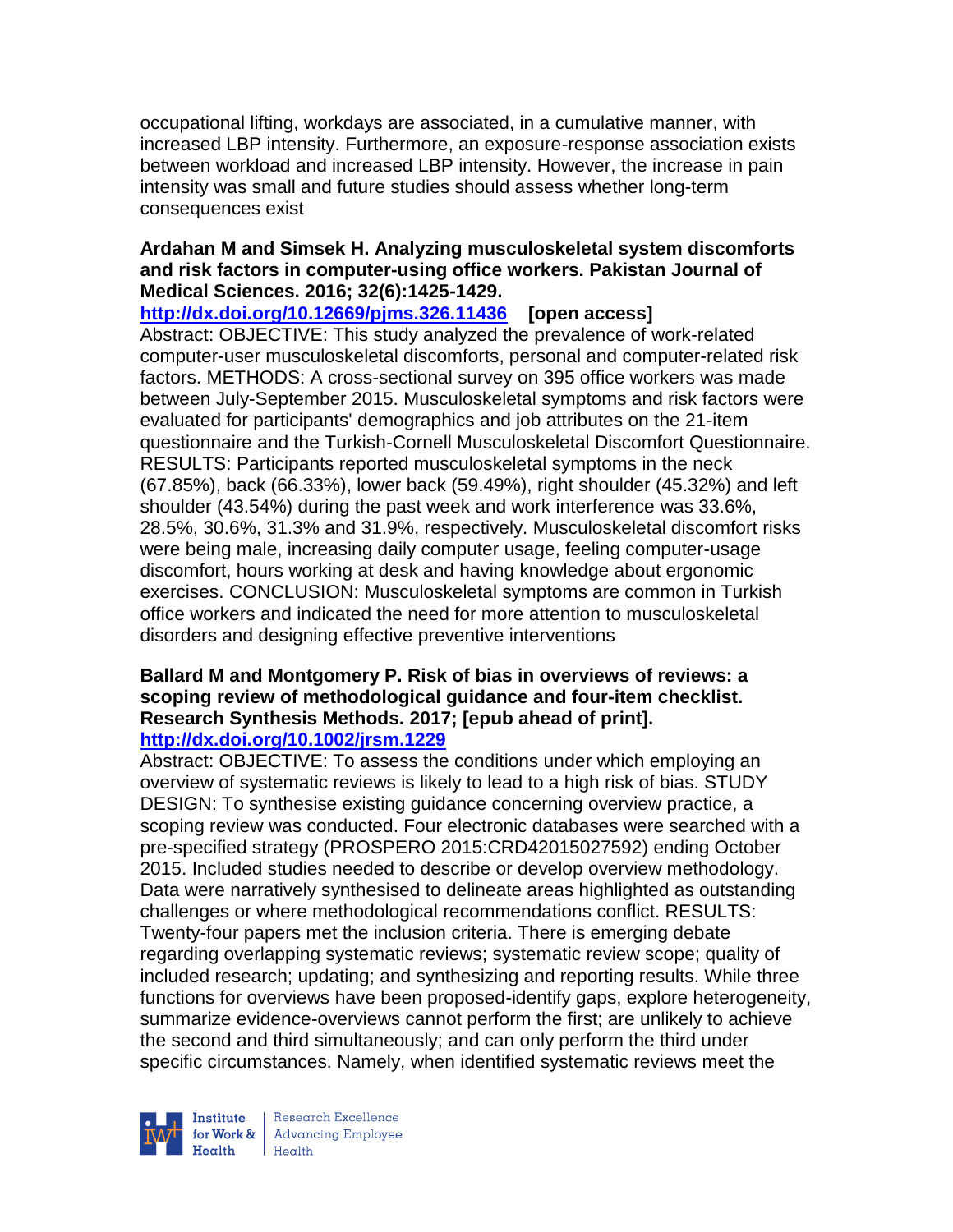following four conditions: (1) include primary trials that do not substantially overlap, (2) match overview scope, (3) are of high methodological quality, and (4) are up-to-date. CONCLUSION: Considering the intended function of proposed overviews with the corresponding methodological conditions may improve the quality of this burgeoning publication type. Copyright (c) 2017 John Wiley & Sons, Ltd

#### **Borenstein M, Higgins JP, Hedges LV, and Rothstein HR. Basics of metaanalysis: I2 is not an absolute measure of heterogeneity. Research Synthesis Methods. 2017; [epub ahead of print]. <http://dx.doi.org/10.1002/jrsm.1230>**

Abstract: When we speak about heterogeneity in a meta-analysis, our intent is usually to understand the substantive implications of the heterogeneity. If an intervention yields a mean effect size of 50 points, we want to know if the effect size in different populations varies from 40 to 60, or from 10 to 90, because this speaks to the potential utility of the intervention. While there is a common belief that the I2 statistic provides this information, it actually does not. In this example, if we are told that I2 is 50%, we have no way of knowing if the effects range from 40 to 60, or from 10 to 90, or across some other range. Rather, if we want to communicate the predicted range of effects, then we should simply report this range. This gives readers the information they think is being captured by I2 and does so in a way that is concise and unambiguous. Copyright (c) 2017 John Wiley & Sons, Ltd

### **Chang Y, Zhu KL, Florez ID, Cho SM, Zamir N, Toma A, Mirza RD, Guyatt GH, Buckley N, and Busse JW. Attitudes toward the Canadian guideline for safe and effective use of opioids for chronic non-cancer pain: a qualitative study. Journal of Opioid Management. 2016; 12(6):377-387. <http://dx.doi.org/10.5055/jom.2016.0357>**

Abstract: BACKGROUND: Chronic noncancer pain (CNCP) refers to all pain disorders, not due to cancer, that persist for >/=3 months. The point prevalence of CNCP in the general population of Western countries is between 19 and 33 percent. Opioids are commonly prescribed for CNCP and are associated with both benefits and harms. The Canadian Guideline for Safe and Effective Use of Opioids for CNCP was published in 2010 to provide guidance for optimal opioid prescribing in patients with CNCP. OBJECTIVES: To investigate the attitudes toward, and use of, the Canadian Opioids Guideline among pain physicians. DESIGN: A qualitative study using one-on-one, semistructured interviews with 12 pain physicians in Ontario, Canada, and thematic analysis of verbatim transcripts. RESULTS: Major themes that emerged from interviews included: (1) generally positive attitudes toward the 2010 Canadian Opioids Guideline, but limited use-half (six of 12) reported they did not use the guideline in practice; (2) strongly contrasting views regarding the 200 mg/d morphine equivalent watchful dose; (3) recognition of gaps in the guideline, especially recommendations for urine drug screening and pain severity-specific therapy; (4) the guideline is

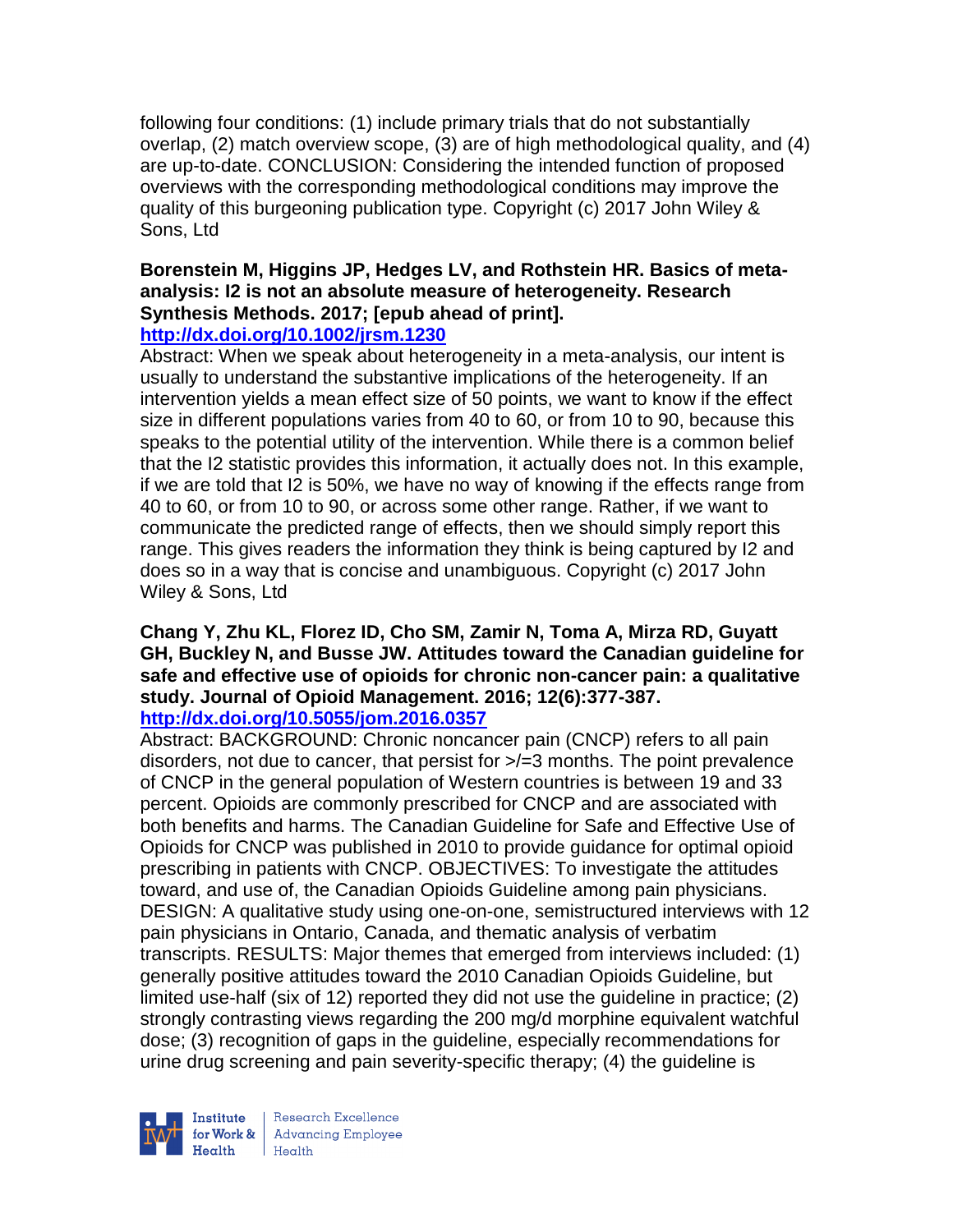excessively long and the format suboptimal; and (5) improved dissemination and education are needed to enhance guideline uptake. CONCLUSIONS: Despite its merits, the Canadian Opioids Guideline suffers from information gaps and from limited uptake, at least in part due to suboptimal format and suboptimal dissemination

#### **Cocker F, Sanderson K, and LaMontagne AD. Estimating the economic benefits of eliminating job strain as a risk factor for depression. Journal of Occupational & Environmental Medicine. 2017; 59(1):12-17. <http://dx.doi.org/10.1097/JOM.0000000000000908>**

Abstract: OBJECTIVE: The aim of this study was to quantify the economic benefits of eliminating job strain as a risk factor for depression, using published population-attributable risk estimates of depression attributable to job strain (13.2% for men, 17.2% for women). METHODS: Cohort simulation using statetransition Markov modeling estimated costs and health outcomes for employed persons who met criteria for lifetime DSM-IV major depression. A societal perspective over 1-year and lifetime time horizons was used. RESULTS: Among employed Australians, \$890 million (5.8%) of the annual societal cost of depression was attributable to job strain. Employers bore the brunt of these costs, as they arose from lost productive time and increased risk of job turnover among employees experiencing depression. CONCLUSIONS: Proven, practicable means exist to reduce job strain. The findings demonstrate likely financial benefits to employers for expanding psychosocial risk management, providing a financial incentive to complement and reinforce legal and ethical directives

## **Ervasti J, Mattila-Holappa P, Joensuu M, Pentti J, Lallukka T, Kivimaki M, Vahtera J, and Virtanen M. Predictors of depression and musculoskeletal disorder related work disability among young, middle-aged, and aging employees. Journal of Occupational & Environmental Medicine. 2017; 59(1):114-119.**

# **<http://dx.doi.org/10.1097/JOM.0000000000000921>**

Abstract: OBJECTIVE: The aim of this study was to investigate the level and predictors of work disability in different age groups. METHODS: We followed young (18 to 34 years), middle-aged (35 to 50 years), and aging (>50 years) employees ( $n = 70,417$ ) for 7 years (2005 to 2011) for all-cause and causespecific work disability (sickness absence and disability pension). Using negative binomial regression, we obtained both relative risk estimates and absolute rates, that is, days of work disability per person-year. RESULTS: The greatest relative difference in all-cause, and specifically depression-related work disability, was between young women and young men, and between employees with low versus high levels of education. Aging employees with a low education and chronic somatic disease had the highest levels of musculoskeletal disorder related work disability. CONCLUSIONS: The predictors of work disability vary by age and

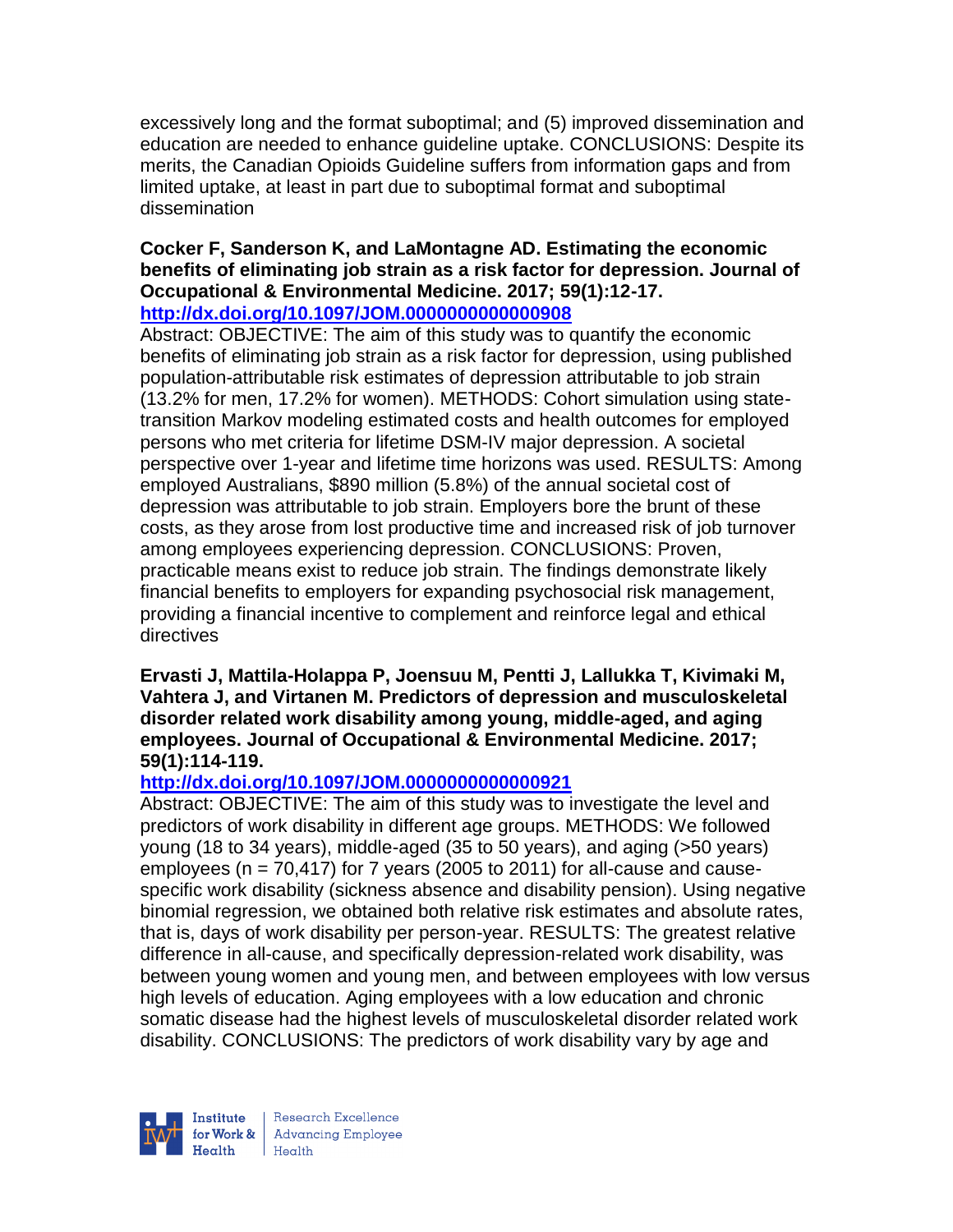diagnosis. These results help target age-specific measures for the prevention of permanent work disability

**Feder K, Michaud D, McNamee J, Fitzpatrick E, Davies H, and Leroux T. Prevalence of hazardous occupational noise exposure, hearing loss, and hearing protection usage among a representative sample of working Canadians. Journal of Occupational & Environmental Medicine. 2017; 59(1):92-113.** 

**<http://dx.doi.org/10.1097/JOM.0000000000000920>[open access]** Abstract: OBJECTIVE: The aim of this study was to estimate the prevalence of hearing loss (HL), self-reported occupational noise exposure, and hearing protection usage among Canadians. METHODS: In-person household interviews were conducted with 3666 participants, aged 16 to 79 years (1811 males) with 94% completing audiometry and distortion-product otoacoustic emission (DPOAE) evaluations. Occupational noise exposure was defined as hazardous when communicating with coworkers at an arm's length distance required speaking in a raised voice. RESULTS: An estimated 42% of respondents reported hazardous occupational noise exposure; 10 years or more was associated with HL regardless of age, sex or education. Absent DPOAEs, tinnitus, and the Wilson audiometric notch were significantly more prevalent in hazardous workplace noise-exposed workers than in nonexposed. When mandatory, 80% reported wearing hearing protection. CONCLUSIONS: These findings are consistent with other industrialized countries, underscoring the need for ongoing awareness of noise-induced occupational HL

## **Fernandez CA, Moore K, McClure LA, Caban-Martinez AJ, LeBlanc WG, Fleming LE, Cifuentes M, and Lee DJ. Occupational psychosocial hazards among the emerging US green collar workforce. Journal of Occupational & Environmental Medicine. 2017; 59(1):1-5.**

## **<http://dx.doi.org/10.1097/JOM.0000000000000903>**

Abstract: OBJECTIVE: To compare occupational psychosocial hazards in green collar versus non-green collar workers. METHODS: Standard Occupational Classification codes were used to link the 2010 National Health Interview Survey to the 2010 Occupational Information Network Database. Multivariable logistic regressions were used to predict job insecurity, work life imbalance, and workplace harassment in green versus non-green collar workers. RESULTS: Most participants were white, non-Hispanic, 25 to 64 years of age, and obtained greater than a high school education. The majority of workers reported no job insecurity, work life imbalance, or workplace harassment. Relative to non-green collar workers ( $n = 12,217$ ), green collar workers ( $n = 2,588$ ) were more likely to report job insecurity (Odds ratio  $[OR] = 1.13$ ; 95% confidence interval  $[CI] = 1.02$ to 1.26) and work life imbalance (1.19; 1.05 to 1.35), but less likely to experience workplace harassment (0.77; 0.62 to 0.95). CONCLUSIONS: Continuous surveillance of occupational psychosocial hazards is recommended in this rapidly emerging workforce



Research Excellence **Institute** Research Excellence<br> **For Work &**<br>
Morth Harlth Harlth  $Heath$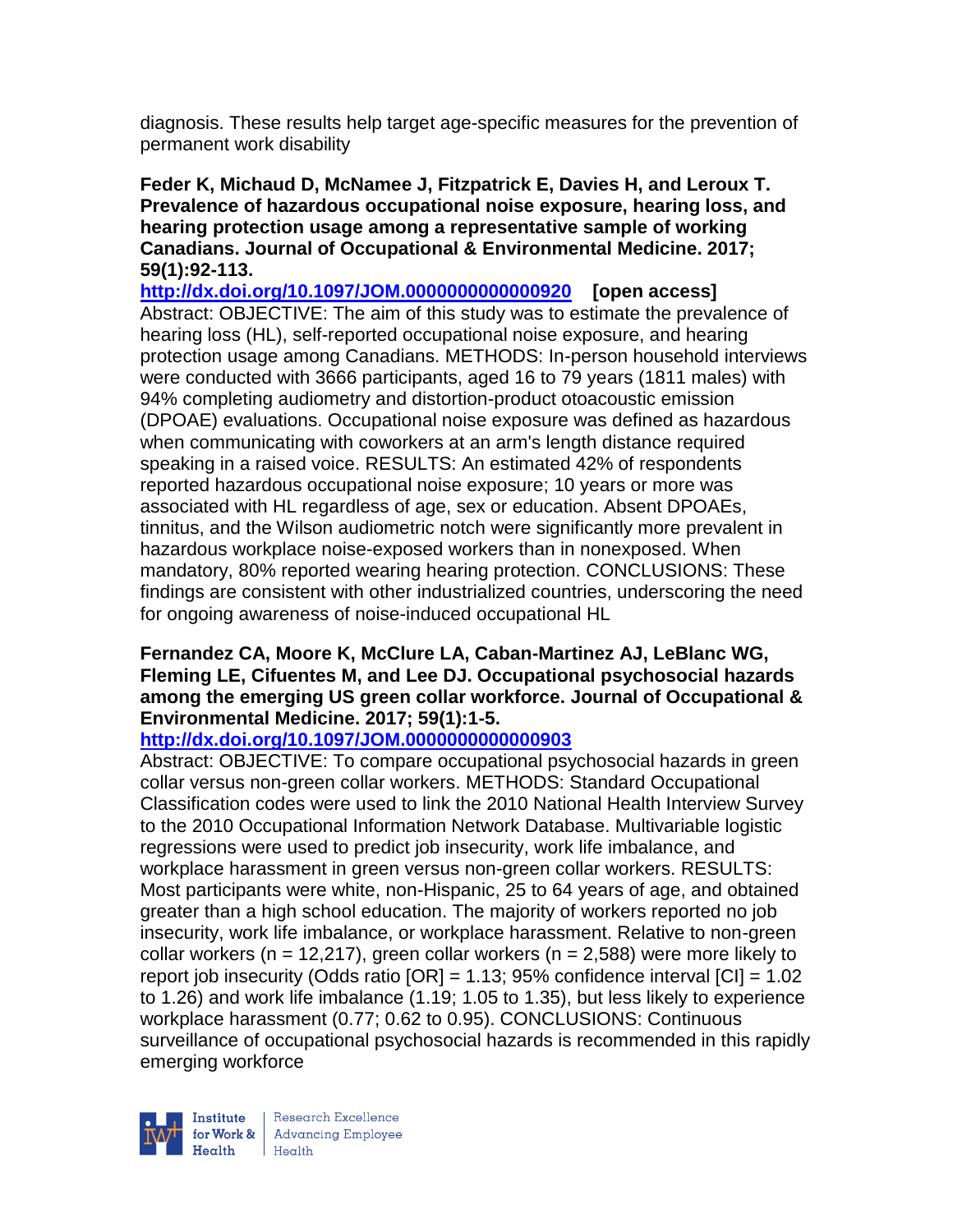**Halonen JI, Atkins S, Hakulinen H, Pesonen S, and Uitti J. Collaboration between employers and occupational health service providers: a systematic review of key characteristics. BMC Public Health. 2017; 17(1):22. <http://dx.doi.org/10.1186/s12889-016-3924-x>[open access]** Abstract: BACKGROUND: Employees are major contributors to economic development, and occupational health services (OHS) can have an important role in supporting their health. Key to this is collaboration between employers and OHS. We reviewed the evidence regarding the characteristics of good collaboration between employers and OHS providers that is essential to construct more effective collaboration and services. METHODS: A systematic review of the factors of good collaboration between employers and OHS providers was conducted. We searched five databases between January 2000 and March 2016 and back referenced included articles. Two reviewers evaluated 639 titles, 63 abstracts and 20 full articles, and agreed that six articles, all on qualitative studies, met the predetermined relevance and publication criteria and were included. Data were extracted by one reviewer and checked by a second reviewer and analysed using thematic analysis. RESULTS: Three themes and nine subthemes related to good collaboration were identified. The first theme included time, space and contract requirements for effective collaboration with three subthemes (i.e., key characteristics): flexible OHS/flexible contracts including tailor-made services accounting for the needs of the employer, geographical proximity of the stakeholders allowing easy access to services, and long-term contracts as collaboration develops over time. The second theme was related to characteristics of the dialogue in effective collaboration that consisted of shared goals, reciprocity, frequent contact and trust. According to the third theme the definition of roles of the stakeholders was important; OHS providers should have competence and knowledge about the workplace, become strategic partners with the employers as well as provide quality services. CONCLUSION: Although literature regarding collaboration between the employers and OHS providers was limited, we identified several key factors that contribute to effective collaboration. This information is useful in developing indicators of effective collaboration that will enable organisation of more effective OHS practices

**Inkpen AC and Tsang EWK. Reflections on the 2015 decade award-social capital, networks, and knowledge transfer: an emergent stream of research. Academy of Management Review. 2016; 41(4):573-588. <http://dx.doi.org/10.5465/amr.2016.0140>**

**Mortensen J, Dich N, Lange T, Alexanderson K, Goldberg M, Head J, Kivimaki M, Madsen IE, Rugulies R, Vahtera J, Zins M, and Rod NH. Job strain and informal caregiving as predictors of long-term sickness absence: a longitudinal multi-cohort study. Scandinavian Journal of Work, Environment & Health. 2017; 43(1):5-14.** 

**<http://dx.doi.org/10.5271/sjweh.3587>**

Abstract: Objectives The aim of this study was to investigate the individual, joint



Research Excellence Health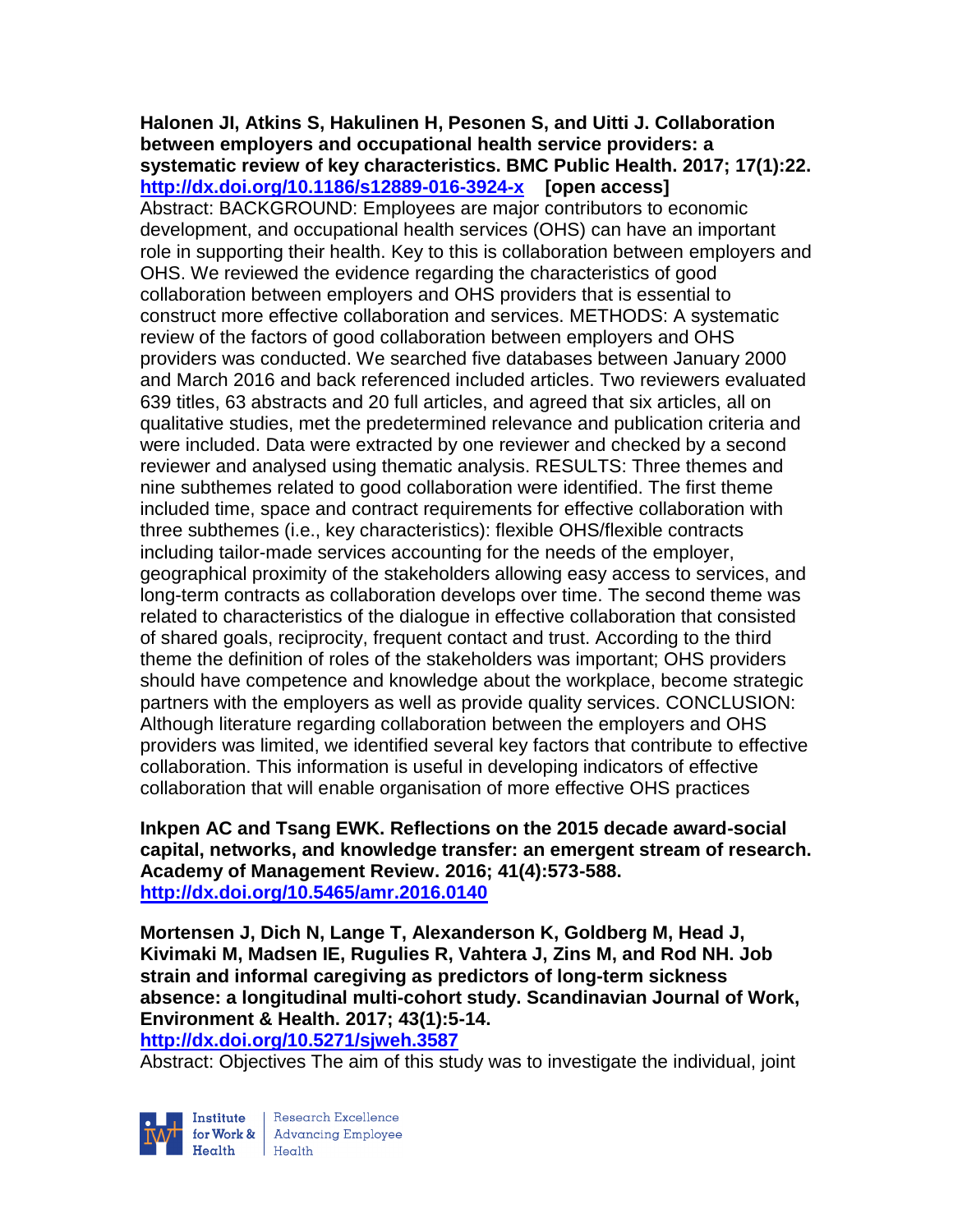and interactive effects of job strain and informal caregiving on long-term sickness absence with special attention to gender differences. Methods The study comprised a prospective cohort study of 6798 working adults from France, 14 727 from Finland, and 5275 from the UK. A total of 26 800 participants, age 52 (interquartile range 47-56) years participated in the study. Job strain was assessed using the demand-control model. Informal caregiving was defined as care for a sick, disabled, or elderly person. Long-term sickness absence spells defined as absence >14 consecutive days were registered during two years follow-up. We used recurrent-events Cox regression in random-effects metaanalyses. Results A total of 12% men and 21% women had >/=1 long-term sickness absence spell. Among women, both high job strain [hazard ratio (HR) 1.08, 95% confidence interval (95% CI) 1.00-1.17] and informal caregiving (HR 1.13, 95% CI 1.04-1.23) were associated with a modestly higher risk of sickness absence. Women doubly exposed to high job strain and informal caregiving also showed a moderately higher risk of sickness absence (HR 1.20, 95% CI 1.03- 1.41), but the excess risk was not more than expected from joint exposure to caregiving and job strain. Neither job strain nor informal caregiving predicted sickness absence for men. Conclusions High job strain and informal caregiving predicted long-term sickness absence among women. However there was no noticeable interaction in the presence of both exposures

## **Mueller KF, Meerpohl JJ, Briel M, Antes G, von Elm E, Lang B, Motschall E, Schwarzer G, and Bassler D. Methods for detecting, quantifying, and adjusting for dissemination bias in meta-analysis are described. Journal of Clinical Epidemiology. 2016; 80:25-33.**

## **<http://dx.doi.org/10.1016/j.jclinepi.2016.04.015>**

Abstract: OBJECTIVE: To systematically review methodological articles which focus on nonpublication of studies and to describe methods of detecting and/or quantifying and/or adjusting for dissemination in meta-analyses. To evaluate whether the methods have been applied to an empirical data set for which one can be reasonably confident that all studies conducted have been included. STUDY DESIGN AND SETTING: We systematically searched Medline, the Cochrane Library, and Web of Science, for methodological articles that describe at least one method of detecting and/or quantifying and/or adjusting for dissemination bias in meta-analyses. RESULTS: The literature search retrieved 2,224 records, of which we finally included 150 full-text articles. A great variety of methods to detect, quantify, or adjust for dissemination bias were described. Methods included graphical methods mainly based on funnel plot approaches, statistical methods, such as regression tests, selection models, sensitivity analyses, and a great number of more recent statistical approaches. Only few methods have been validated in empirical evaluations using unpublished studies obtained from regulators (Food and Drug Administration, European Medicines Agency). CONCLUSION: We present an overview of existing methods to detect, quantify, or adjust for dissemination bias. It remains difficult to advise which method should be used as they are all limited and their validity has rarely been

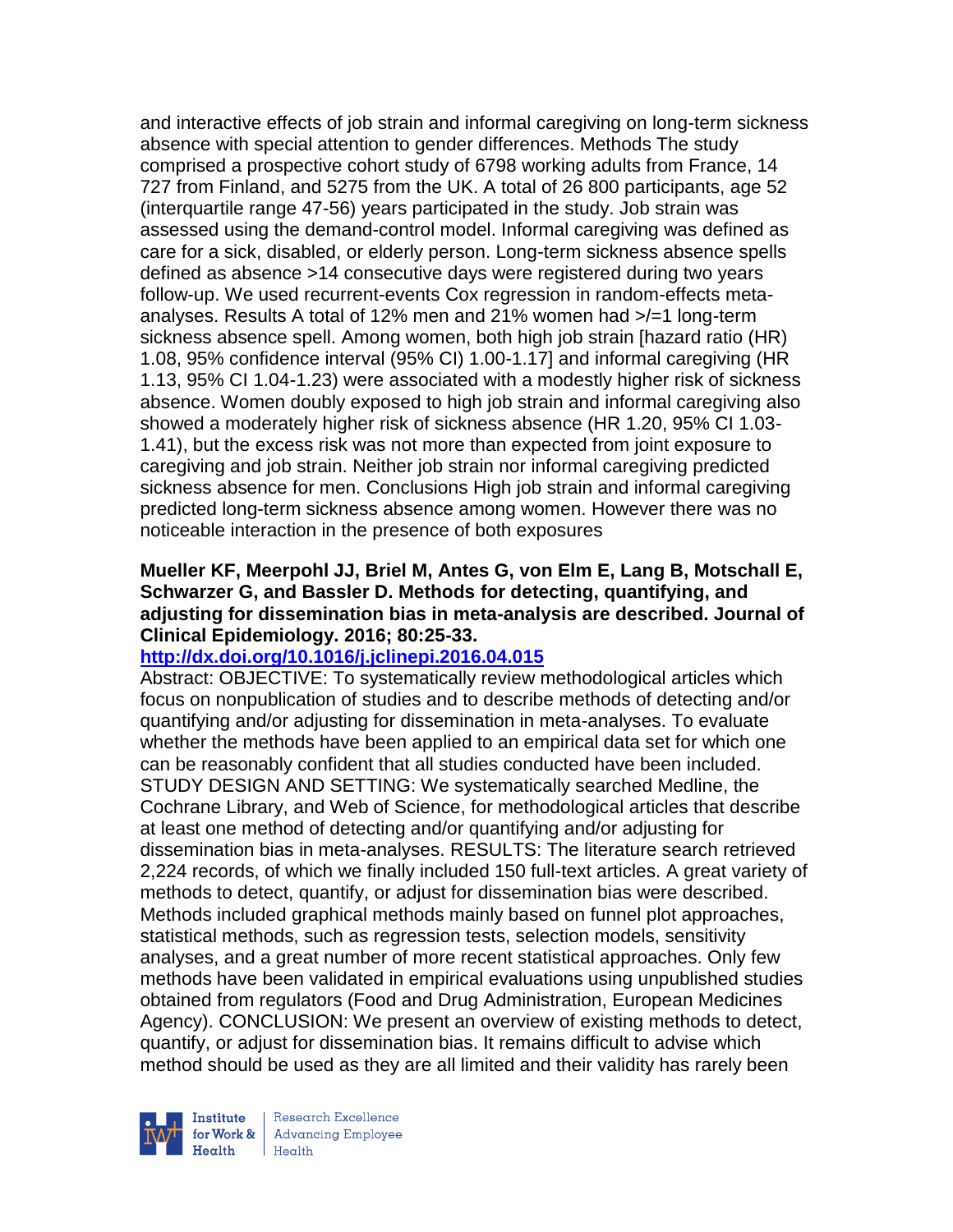assessed. Therefore, a thorough literature search remains crucial in systematic reviews, and further steps to increase the availability of all research results need to be taken

### **Nuckols T, Conlon C, Robbins M, Dworsky M, Lai J, Roth CP, Levitan B, Seabury S, Seelam R, and Asch SM. Quality of care for work-associated carpal tunnel syndrome. Journal of Occupational & Environmental Medicine. 2017; 59(1):47-53.**

## **<http://dx.doi.org/10.1097/JOM.0000000000000916>**

Abstract: OBJECTIVE: To evaluate the quality of care provided to individuals with workers' compensation claims related to Carpal tunnel syndrome (CTS) and identify patient characteristics associated with receiving better care. METHODS: We recruited subjects with new claims for CTS from 30 occupational clinics affiliated with Kaiser Permanente Northern California. We applied 45 processoriented quality measures to 477 subjects' medical records, and performed multivariate logistic regression to identify patient characteristics associated with quality. RESULTS: Overall, 81.6% of care adhered to recommended standards. Certain tasks related to assessing and managing activity were underused. Patients with classic/probable Katz diagrams, positive electrodiagnostic tests, and higher incomes received better care. However, age, sex, and race/ethnicity were not associated with quality. CONCLUSIONS: Care processes for workassociated CTS frequently adhered to quality measures. Clinical factors were more strongly associated with quality than demographic and socioeconomic ones

### **Reeuwijk KG, van Klaveren D, van Rijn RM, Burdorf A, and Robroek SJ. The influence of poor health on competing exit routes from paid employment among older workers in 11 European countries. Scandinavian Journal of Work, Environment & Health. 2017; 43(1):24-33. <http://dx.doi.org/10.5271/sjweh.3601>**

Abstract: Objectives The study aimed to (i) determine the influence of poor health on competing exit routes from paid employment among older workers in Europe, (ii) assess whether these risks are different among welfare state regimes in Europe, and (iii) evaluate differences in estimates between two different competing risk approaches. Methods The study population consisted of 5273 respondents (6-years follow-up) from the Survey of Health, Ageing, and Retirement in Europe (SHARE). The effect of poor health on exit routes from paid employment was assessed with a cause-specific Cox model and a Fine & Gray (F&G) model. These two competing risk analyses were used to calculate absolute risks of labor force exit among welfare state regimes in Europe. Results In both models, poor health was a risk factor for disability benefit [hazard ratio (HR) 3.36; subdistribution hazard ratio (SHR) 3.22], and unemployment (HR 1.43, SHR 1.32). Both models produced similar absolute risks. In countries with a Bismarckian welfare state regime, low-educated older workers living alone and in poor health had an 11% risk of disability benefit, 7% of unemployment, 46% of early retirement, and 7% of becoming economically inactive. In countries with a



Research Excellence  $H_{\text{eath}}$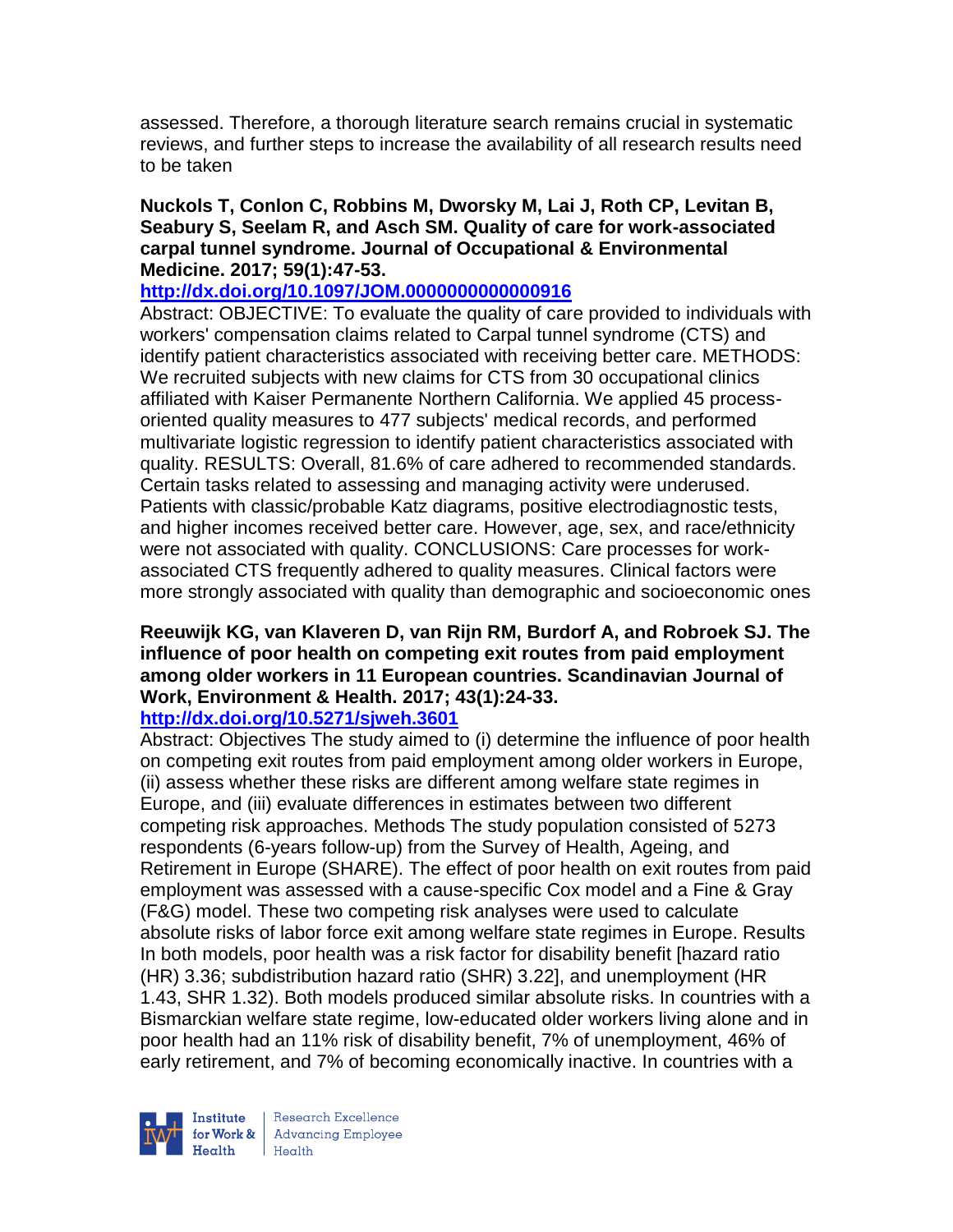Scandinavian welfare state regime, the risks were 10%, 7%, 29%, and 3%, respectively, and in Southern European welfare state regimes 4%, 5%, 35%, and 7%. Conclusions Workers with poor health are more likely to leave the labor force than workers with good health. The absolute risks of early retirement and becoming economically inactive were lowest in countries with a Scandinavian welfare state regime. For disability benefit and unemployment, absolute risks were lowest in Southern European welfare state regimes. The direct estimation of absolute risks of leaving the labor force in the presence of competing exit routes is an appealing feature of the F&G model

## **Resnik DB, Konecny B, and Kissling GE. Conflict of interest and funding disclosure policies of environmental, occupational, and public health journals. Journal of Occupational & Environmental Medicine. 2017; 59(1):28-33.**

## **<http://dx.doi.org/10.1097/JOM.0000000000000910>**

Abstract: OBJECTIVE: The aim of this study was to analyze conflict of interest (COI) and funding disclosure policies of 224 journals listed in Journal Citation Reports as focusing on environmental, occupational, or public health research. METHODS: A survey of journal policies and content analysis. RESULTS: About 96.0% of the policies required COI disclosure, 92.4% required funding disclosure, 75.9% defined COIs, 69.6% provided examples of COIs, 68.8% addressed nonfinancial COIs, 33.9% applied to editors and reviewers, 32.1% required discussion of the role of the funding source, and 1.8% included enforcement mechanisms. Policies were significantly associated with journal impact factor and publisher. CONCLUSION: Although a high percentage of journals in our sample have COI policies that provide substantial guidance to authors, there is a room for improvement. Journals that have not done so should consider developing enforcement mechanisms and applying COI policies to editors and reviewers

### **Stafford M, Cooper R, Cadar D, Carr E, Murray E, Richards M, Stansfeld S, Zaninotto P, Head J, and Kuh D. Physical and cognitive capability in midadulthood as determinants of retirement and extended working life in a British cohort study. Scandinavian Journal of Work, Environment & Health. 2017; 43(1):15-23.**

## **<http://dx.doi.org/10.5271/sjweh.3589>**

Abstract: Objective Policy in many industrialized countries increasingly emphasizes extended working life. We examined associations between physical and cognitive capability in mid-adulthood and work in late adulthood. Methods Using self-reported physical limitations and performance-based physical and cognitive capability at age 53, assessed by trained nurses from the Medical Research Council (MRC) National Survey of Health and Development, we examined prospective associations with extended working (captured by age at and reason for retirement from main occupation, bridge employment in paid work after retirement from the main occupation, and voluntary work participation) up to age 68 among >2000 men and women. Results Number of reported physical

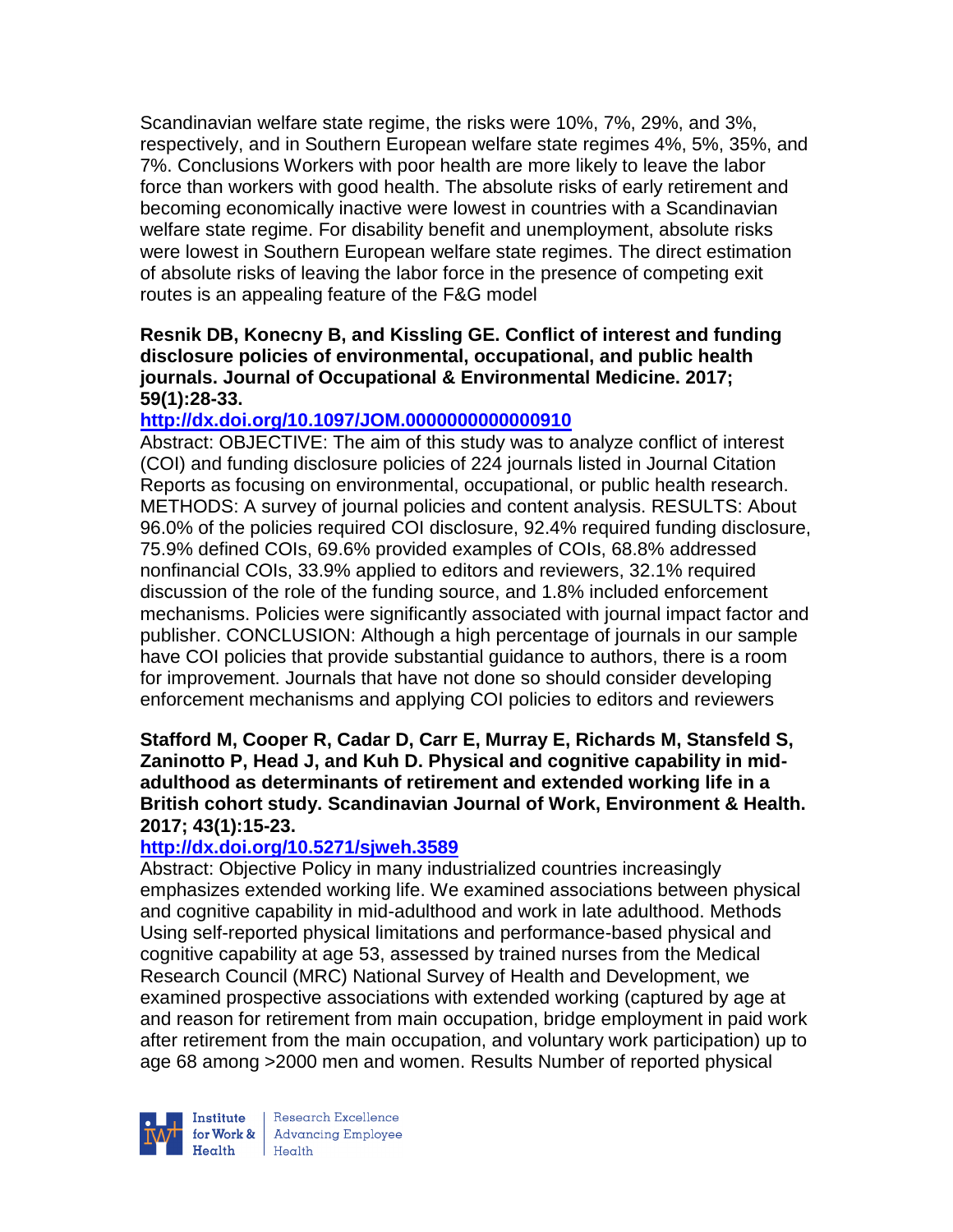limitations at age 53 was associated with higher likelihood of retiring for negative reasons and lower likelihood of participating in bridge employment, adjusted for occupational class, education, partner's employment, work disability at age 53, and gender. Better performance on physical and cognitive tests was associated with greater likelihood of participating in bridge or voluntary work. Cognitive capability in the top 10% compared with the middle 80% of the distribution was associated with an odds ratio of bridge employment of 1.71 [95% confidence interval (95% CI) 1.21-2.42]. Conclusions The possibility for an extending working life is less likely to be realized by those with poorer midlife physical or cognitive capability, independently of education, and social class. Interventions to promote capability, starting in mid-adulthood or earlier, could have long-term consequences for extending working

## **Tonnon SC, van der Veen R, Westerman MJ, Robroek SJ, van der Ploeg HP, van der Beek AJ, and Proper KI. The employer perspective on sustainable employability in the construction industry. Journal of Occupational & Environmental Medicine. 2017; 59(1):85-91.**

#### **<http://dx.doi.org/10.1097/JOM.0000000000000913>**

Abstract: OBJECTIVE: To determine the measures employers in the construction industry take to promote sustainable employability, the barriers and facilitators that influence implementation and employer needs. METHODS: Questionnaire among 499 employers and interviews with 17 employers. RESULTS: Employers expressed a need for alternative jobs for workers who can no longer perform physically demanding tasks, as well as means to stimulate proactive employee behavior. Measures frequently targeted the work environment (95%) and employee health (79%), less frequently personal development (63%) and organization (65%). Implementation was influenced by economic factors, rules and regulations, client demands, employee demands, company vision, company culture, and time/manpower/expertise. CONCLUSIONS: Implementation of measures aimed at reducing physical load and the promotion of personal development are needed

### **Ubalde-Lopez M, Delclos GL, Benavides FG, Calvo-Bonacho E, and Gimeno D. Measuring multimorbidity in a working population: the effect on incident sickness absence. International Archives of Occupational & Environmental Health. 2016; 89(4):667-678.**

#### **<http://dx.doi.org/10.1007/s00420-015-1104-4>[open access]**

Abstract: PURPOSE: Multimorbidity research typically focuses on chronic and common diseases in patient and/or older populations. We propose a multidimensional multimorbidity score (MDMS) which incorporates chronic conditions, symptoms, and health behaviors for use in younger, presumably healthier, working populations. METHODS: Cross-sectional study of 372,370 Spanish workers who underwent a standardized medical evaluation in 2006. We computed a MDMS (range 0-100) based on the sex-specific results of a multicorrespondence analysis (MCA). We then used Cox regression models to